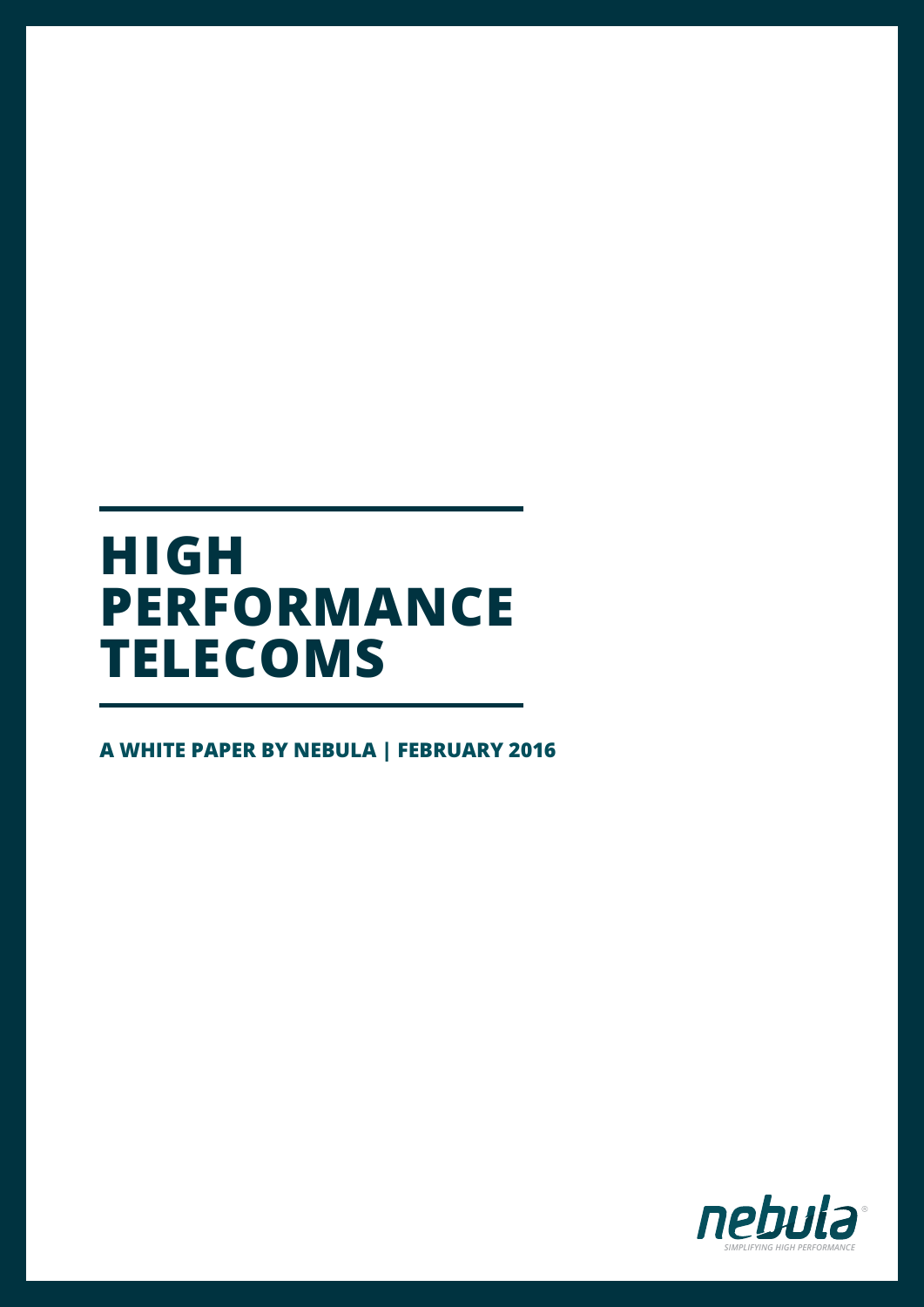# CONTACT US **|** WESTERN CAPE

| <b>Email:</b>  | contactus@nebula.co.za                                         |
|----------------|----------------------------------------------------------------|
| Tel:           | +27 21 555 3227; +27 21110 5100                                |
|                | <b>Address: 22 Park Lane</b><br>Century City<br>Cape Town 7446 |
| <b>Postal:</b> | <b>PO Box 227</b>                                              |

Century City 7 446

### GAUTENG

| <b>Email:</b>  | contactus@nebula.co.za                                                                                |
|----------------|-------------------------------------------------------------------------------------------------------|
| Tel:           | +27 12 661 0400                                                                                       |
|                | <b>Address:</b> Unit 1001, 1st floor<br>267 West Street Building<br>267 West Avenue<br>Centurion 0157 |
| <b>Postal:</b> | Postnet Suite 43<br>Private Bag X108<br>Centurion 0046                                                |

**LEGAL DISCLAIMER I** *Article content Is not intended to answer specific**questions or suggest suitability of action In a* questions or suggest suitability of action In a particular case. Comments or questions about the article may be directed to the author at insight@nebula co za.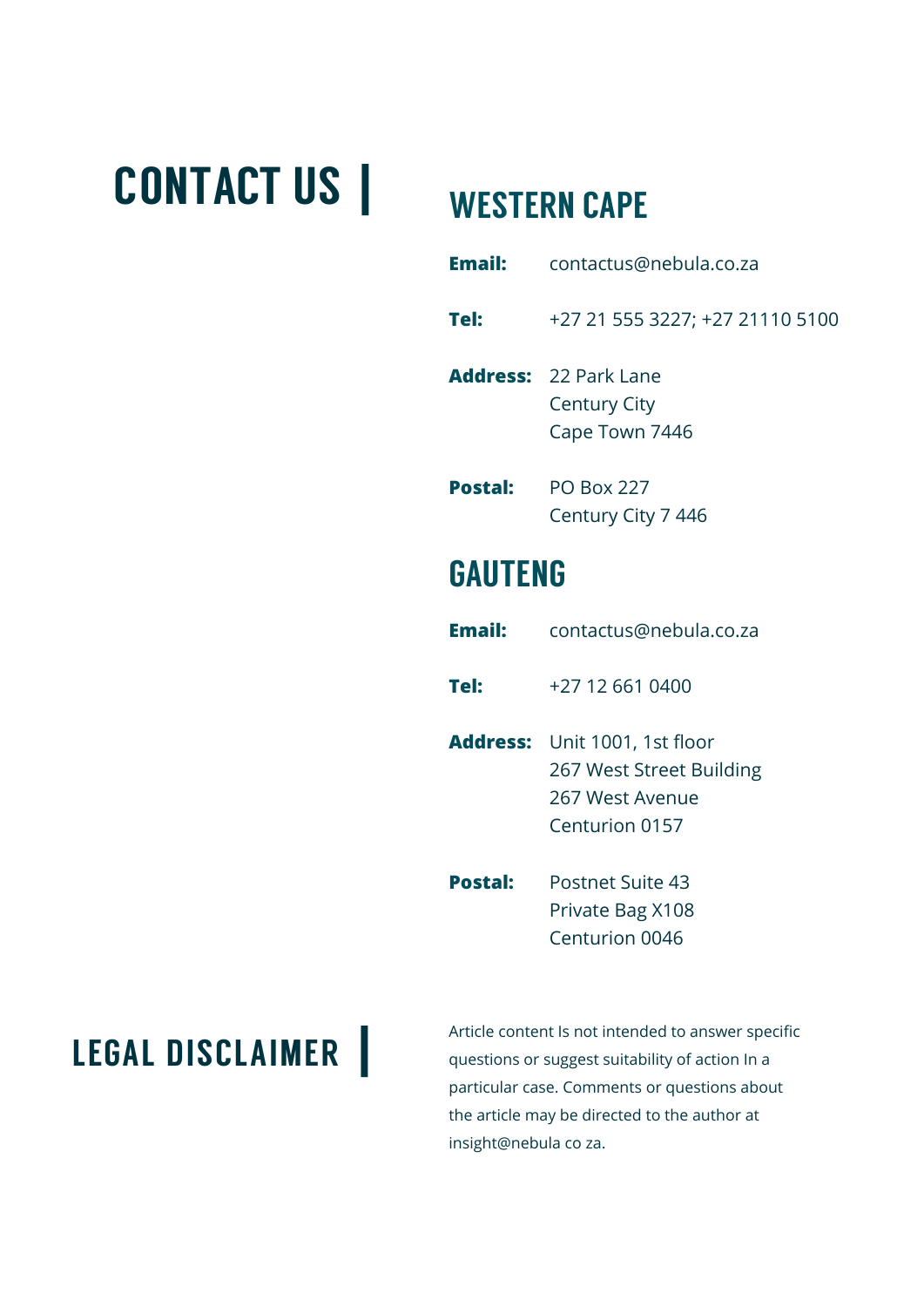# TABLE OF CONTENTS

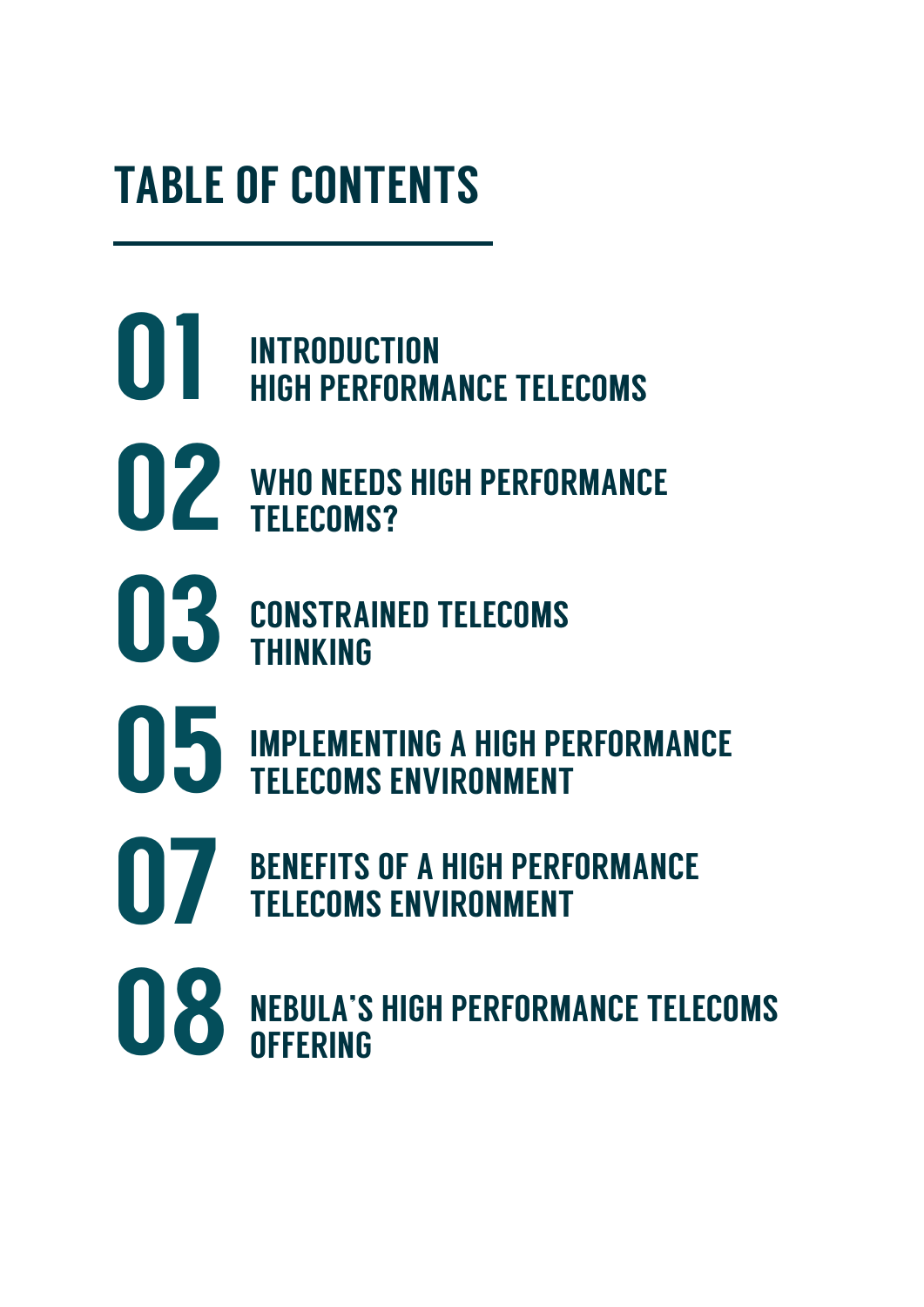# 01 INTRODUCTION **-** HIGH PERFORMANCE TELECOMS

The telecoms environment within large enterprises is becoming increasingly complex as new technologies emerge at an ever increasing rate. In order to stay competitive in this increasingly complex and fast-paced world, businesses must ensure that their internal telecoms environment is performing at the highest possible levels.

The need for High Performance Telecoms is driven by two distinct factors:

- The New Performance World
- The New World of Telecoms

The New Performance World is the fastpaced, digital world in which businesses must now operate. In this new performance world, every single second, and every single action, can be tracked and measured more precisely than ever before.

This new reality creates increasing pressure and complexity in the business environment. This means that there is an increasing need for the reliance on technology solutions and telecoms systems to create and drive business performance. Telecoms has therefore become one of the core business pillars driving modern day enterprise performance.

The New World of Telecoms refers to the ever changing advancements in telecoms technology and the increased speed of innovation in the telecoms environment.

These advancements have greatly increased the complexity of telecoms for businesses, and created the need for a new approach to telecoms. Therefore the creation of, and reliance on, a High Performance Telecoms Environment is essential to the performance of a business, and how the business creates success, growth and wealth.

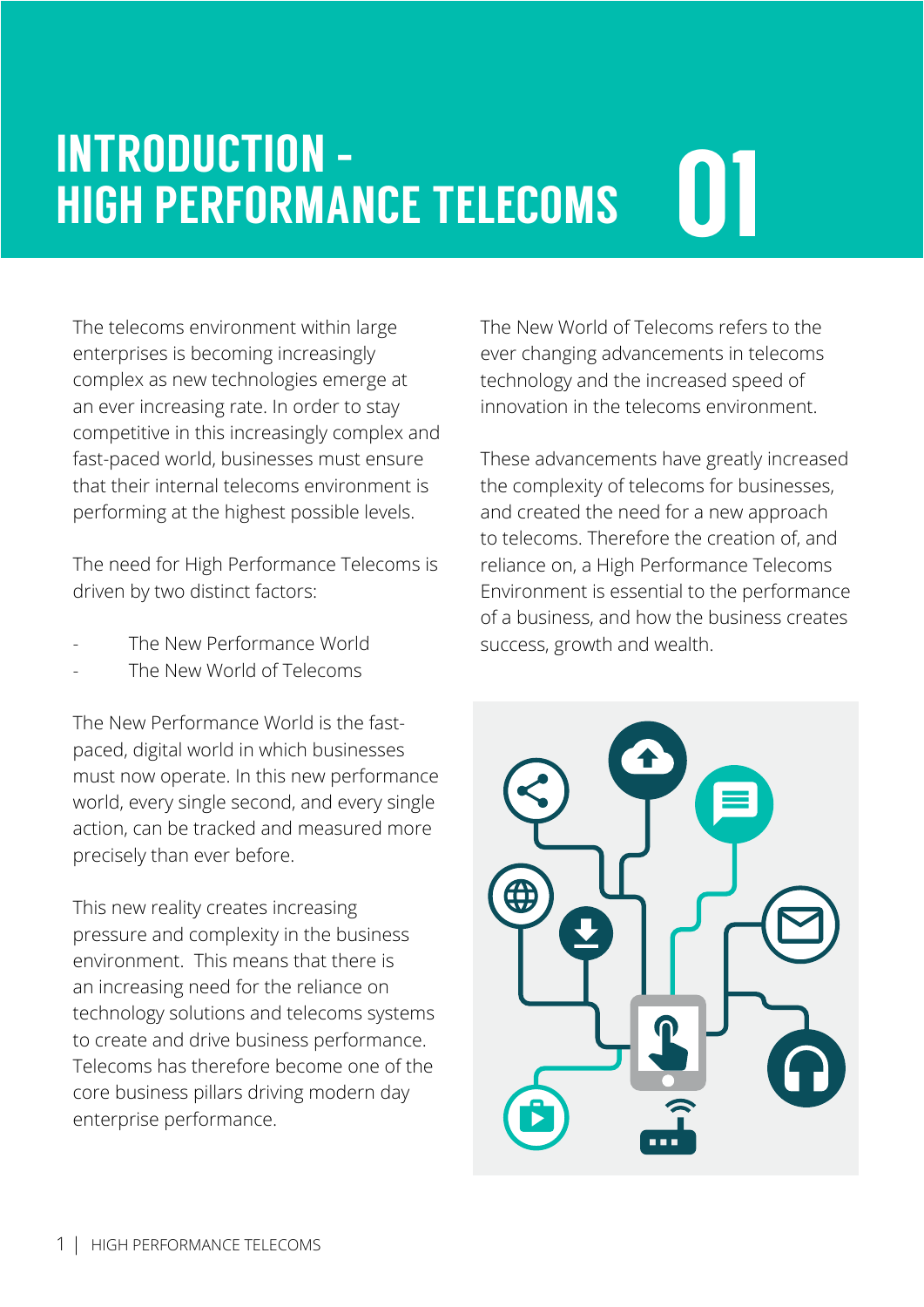## WHO NEEDS HIGH PERFORMANCE **02** TELECOMS?

A High Performance Telecoms environment is essential to any large enterprise that wants to take control of its telecoms environment and get the best possible performance out of it.

Companies that will benefit from a High Performance Telecoms Environment include:

#### **Companies with a large, complex**

**footprint** – these companies have multiple data flows and complex business models. They are reliant on technology and telecoms for efficient communication and business processes.

### **Companies where telecoms is an embedded part of the client offering –**

this includes companies where telecoms is a crucial component of the service they offer and/or is critical for supporting a positive end-user experience.

#### **Companies where the staff are reliant on a complex telecoms environment**

– any company where the staff use a multitude of different communication devices, processes and systems.

**Companies that require best of breed telecoms technology** – These are companies whose business model is supported by implementing best-in-class telecoms and technology infrastructure.

**Companies that require an optimal telecoms infrastructure** – any company that has a critical reliance on the real-time functioning and efficiency of their telecoms network.

**Companies where telecoms is a significant expenditure –** these are companies that consume a high level of telecoms products and services where changes in expenditure or usage could have a big impact on business performance.

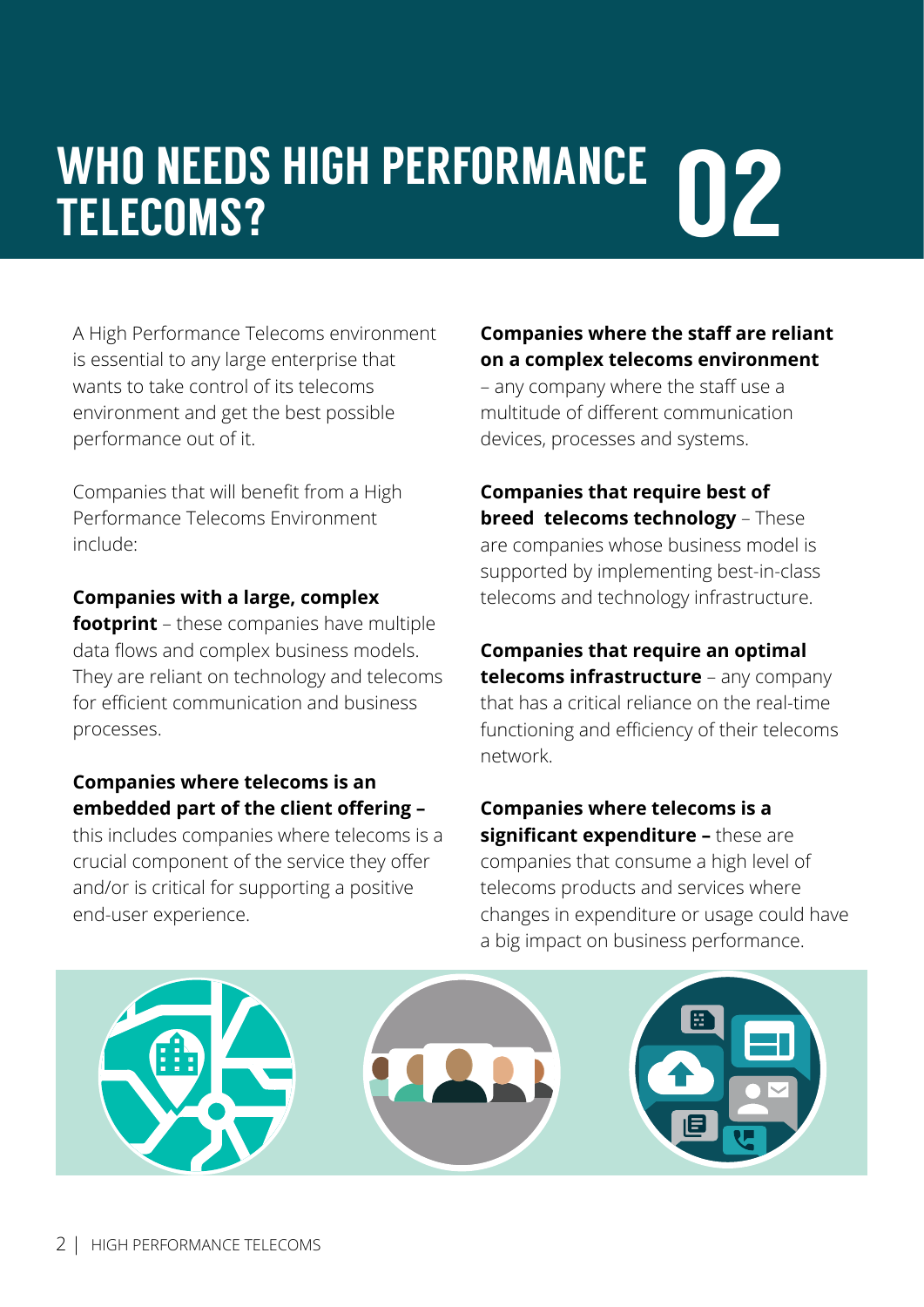## CONSTRAINED TELECOMS<br>THINKING THINKING

Telecoms as a business category is becoming increasingly complex. Increasing numbers of service providers are moving towards an integrated supply chain model, and introducing increasingly complex technology. This makes it more difficult for the client to gain control and get a simple, yet complete view of their telecoms environment.

As the telecoms environment becomes more complex it becomes more difficult to maintain the levels of skill required to manage increasingly complex telecoms within the enterprise. This in turn creates further inefficiencies and complexities which can be harmful to the business processes and bottom line.

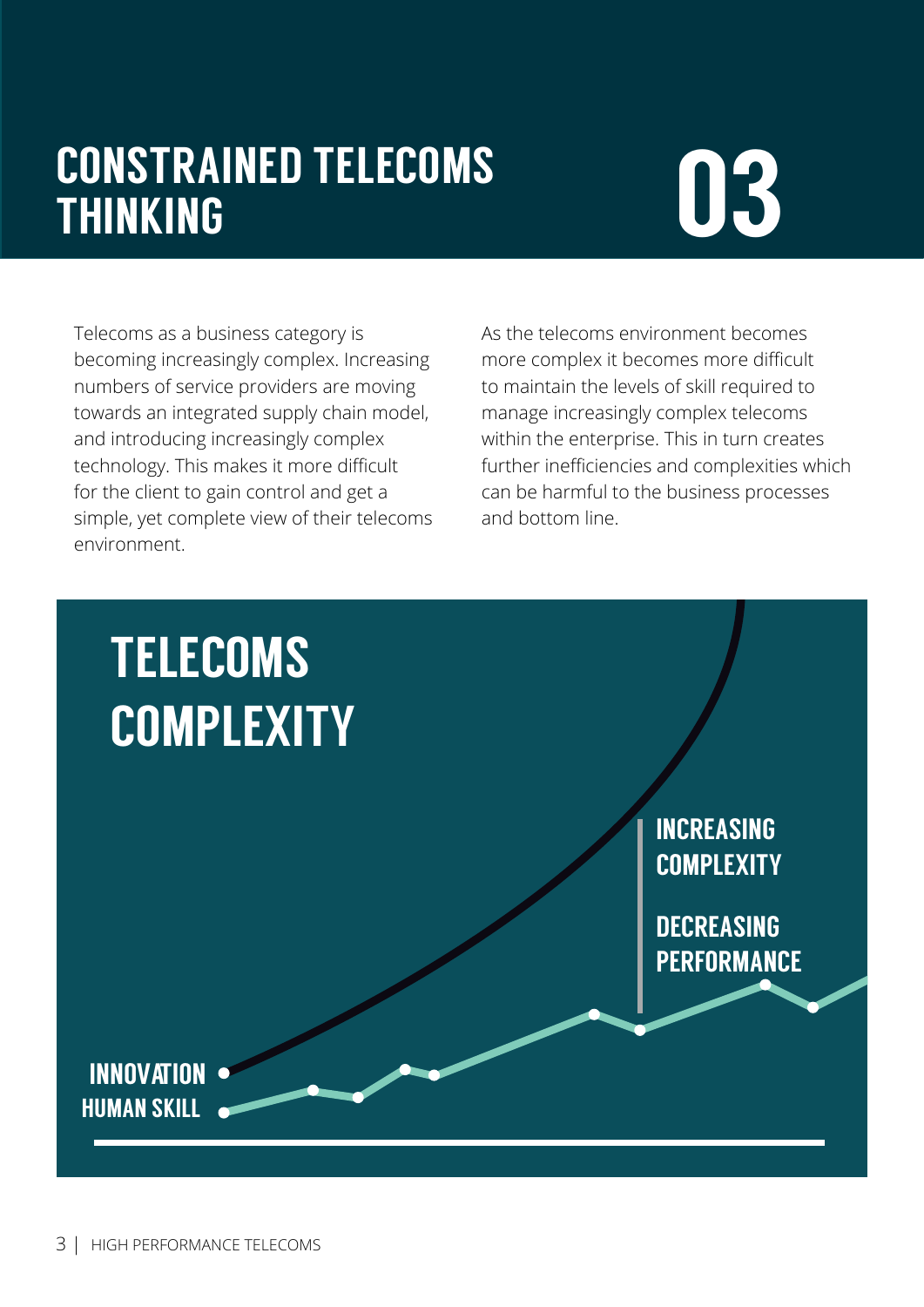### TRIPLE FACTOR FORCES OF TELECOMS CONSTRAINTS



The ultimate goal of High Performance Telecoms is therefore to simplify the telecoms environment by ensuring speed, control and accuracy.

Within large enterprise companies there are typically three factors which lead to constraints within the telecoms environment. These are:

### 1. **Increased telecoms complexity:**

the constant advancement in technology and innovation has made the telecoms environment and associated service offering for large enterprise extremely complex.

#### 2. **Constrained telecoms thinking:**

It is becoming increasingly difficult to ensure that the required level of skill is available within a company to manage a large and intricate telecoms environment. This decrease in skills capability reduces the company's ability to implement and manage new telecoms innovations.

### 3. **Law of Diminishing Marginal**

**Return:** by only focusing on maintaining current technologies and not having the ability to implement and manage new telecoms innovations that could have real positive impact on the business, companies reach a tipping point where performance will marginally decrease with increase of human input.

In order to overcome these constraints a company must create a High Performance Telecoms Environment.

These three forces work together to decrease the performance of a telecoms environment within a large business. If these forces are not managed and planned for, it can have a negative impact on business performance and market positioning.

In order to overcome these constraints a company must create a High Performance Telecoms Environment.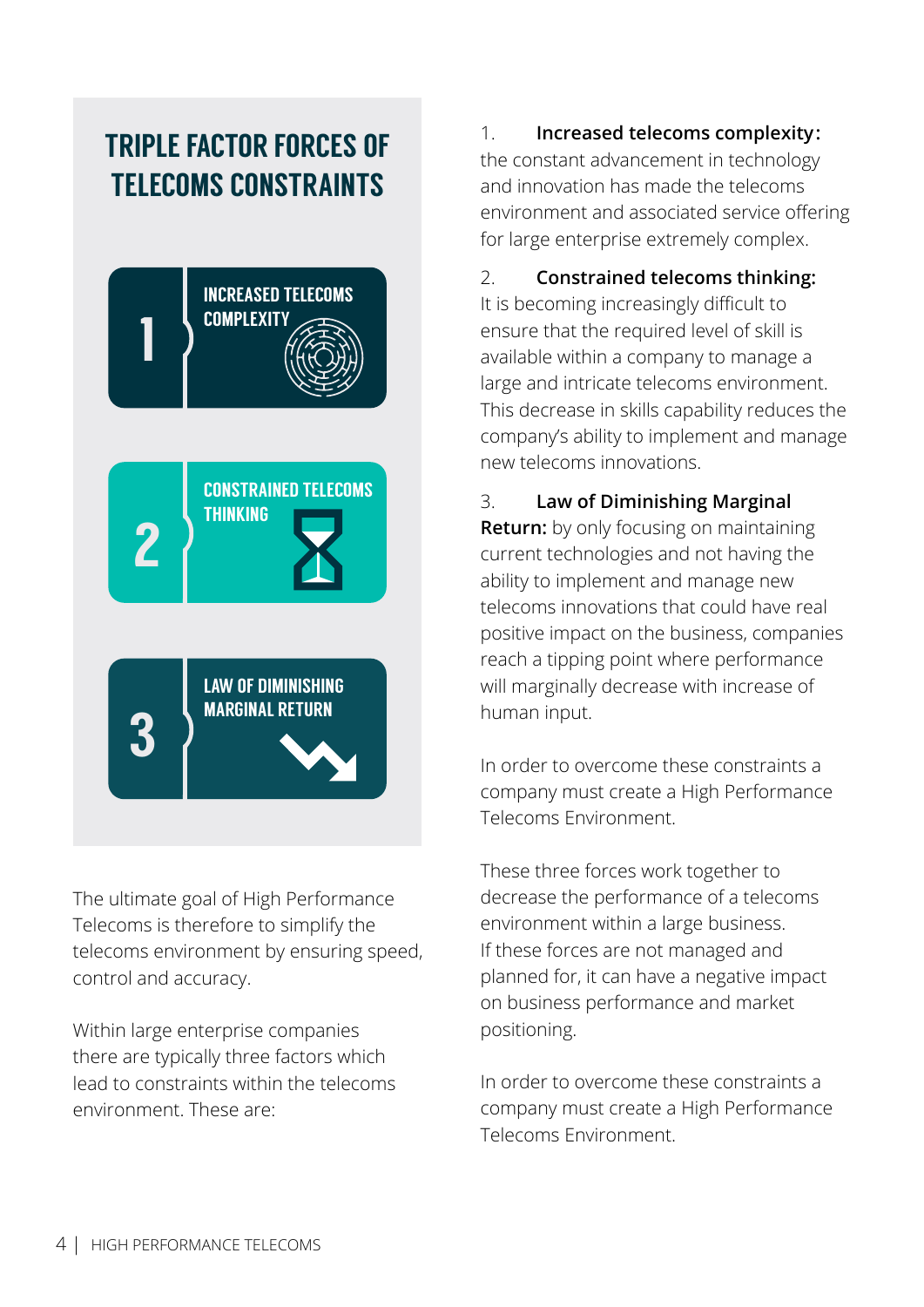### IMPLEMENTING A HIGH PERFORMANCE TELECOMS ENVIRONMENT





Because many companies are currently dealing with a challenging and complex telecoms environment, it can cause constraints on the company's performance and cause wastage of telecoms products and services.

A High Performance Telecoms environment can however help enterprises simplify their telecoms by focusing on eliminating complexity and creating an environment that allows for control, speed and accuracy. Implementing innovative solutions that can

simplify the telecoms environment, such as an integrated telecoms management solution, will improve performance across a company's telecoms environment enabling higher levels of efficiency, reducing spend wastage and improving communication.

By making the internal telecoms in a company faster, simpler and more accurate through system-generated knowledge, the company will benefit from improved performance.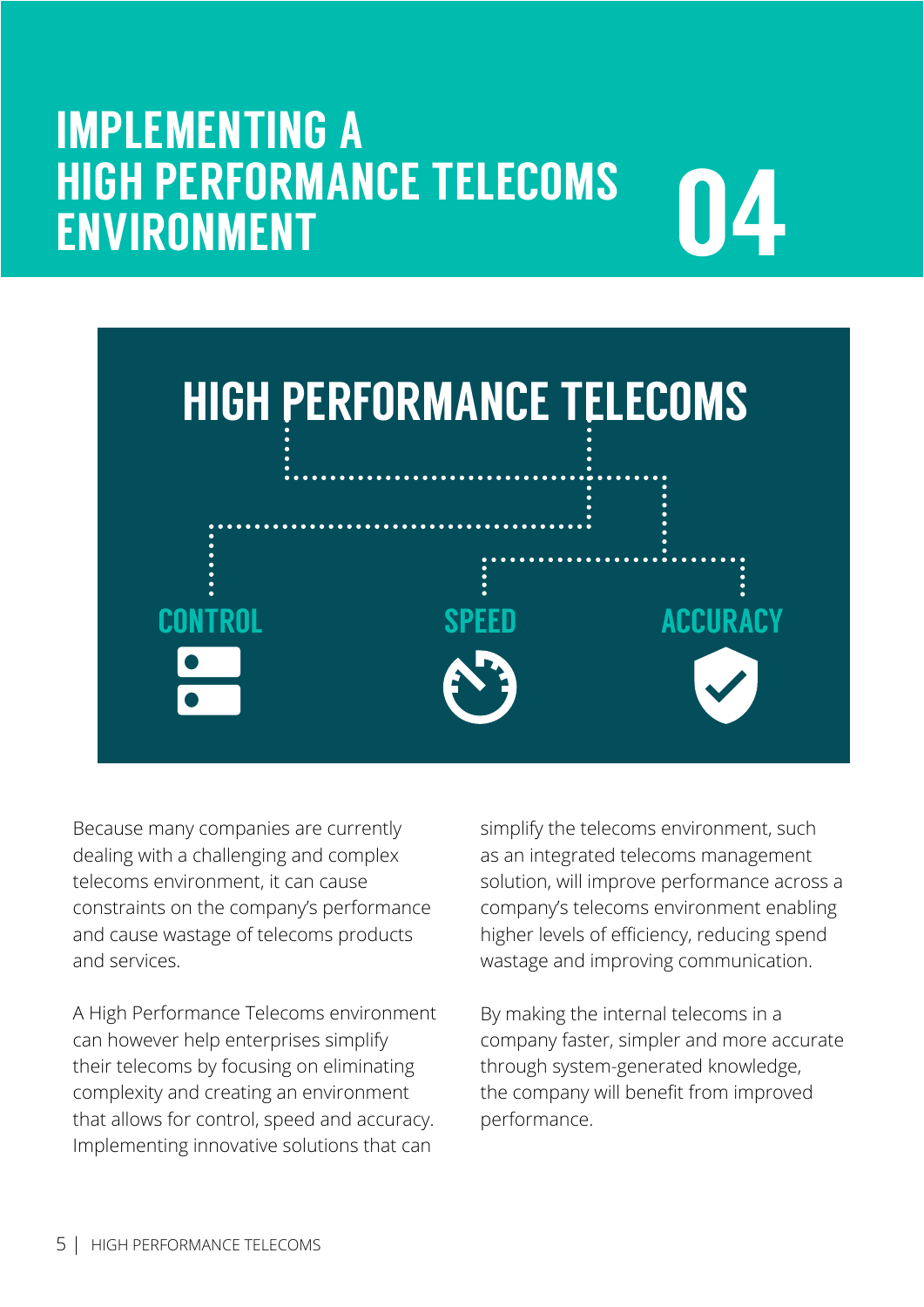Nebula has identified four steps necessary to implement a High Performance Telecoms environment:

### 1. **Automate complex tasks**

This is enabled through the creation of systems that automate significant complex telecoms tasks.

### 2. **Seamlessly integrate with service providers and 3rd party applications**

Eradicate complexity through seamless integration into service providers and 3rd party applications.

### 3. **Create real-time data enrichment and purification**

Gain control by creating real-time data enrichment and purification to provide you with more intelligent uninterrupted data to use for pro-active decision making.

#### 4. **Create a systems-generated knowledge base**

Improve performance by creating a

systems-generated knowledge base for the full telecoms spectrum within the enterprise, allowing for real-time optimisation and control.

Implementing a High Performance Telecoms environment within a business gives an organisation the enhanced capability to highlight problem areas, and the knowledge and skills to correct, improve and sustain those changes.

A real time life-cycle management system will help a business eradicate complexity and give the company more control over the performance of their telecoms environment.

This gives the business the flexibility to deploy best-of-breed technology and services, as well as enabling real-time enterprise visibility across business units and service providers. It can also empower end-users through fully customisable selfservice points.

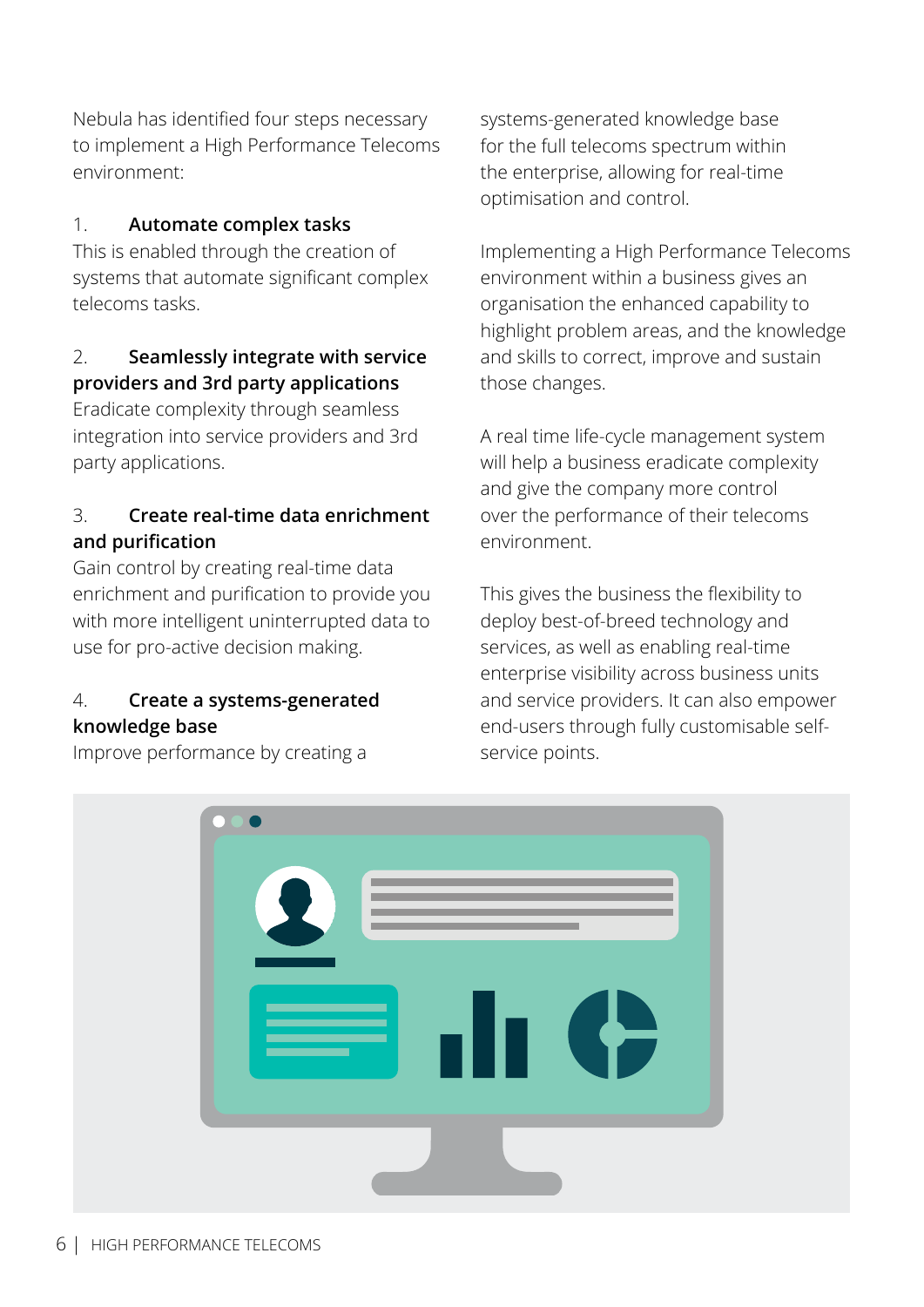## BENEFITS OF A HIGH PERFORMANCE TELECOMS ENVIRONMENT

# 05

By implementing a High Performance Telecoms environment within the business, a company will begin to see real business benefits across a variety of areas.

**Return on investment –** a High Performance Telecoms environment is guaranteed to provide both direct and indirect cost savings for a business.

**Operational simplification –** the automation of complex tasks will improve operational processes throughout the business.

**Reducing risks –** a High Performance Telecoms environment can highlight and minimise risks that could negatively impact a business.

**Ensured compliance –** improved telecoms systems and practices will ensure that a company conforms to regulatory and statuary policies.

**Accurate and pro-active decision** 

**support** – precise data collection, verification, analysis and enhancement enables real-time visibility so that a company has complete control over business units and service providers.

**More control –** an enterprise management solution will empower a business to take greater control of its enterprise performance.

**Increased flexibility –** the business will have the flexibility to deploy the full spectrum of best-of-breed technologies and services in its telecoms environment. It will also be able to implement effective multi-vendor integration, management and contracting, with more flexible contracts and minimised lock-in.

**Increased visibility –** a High Performing Telecoms environment will provide realtime enterprise visibility and control across business units and service providers.

**Empowered end-users –** by providing a fully customisable self-service portal with user profiles, and integrated user views, a company can manage work-flows and automate policies. There is also a reduced reliance on internal IT and telecoms skills as employees can more easily manage their own telecoms needs.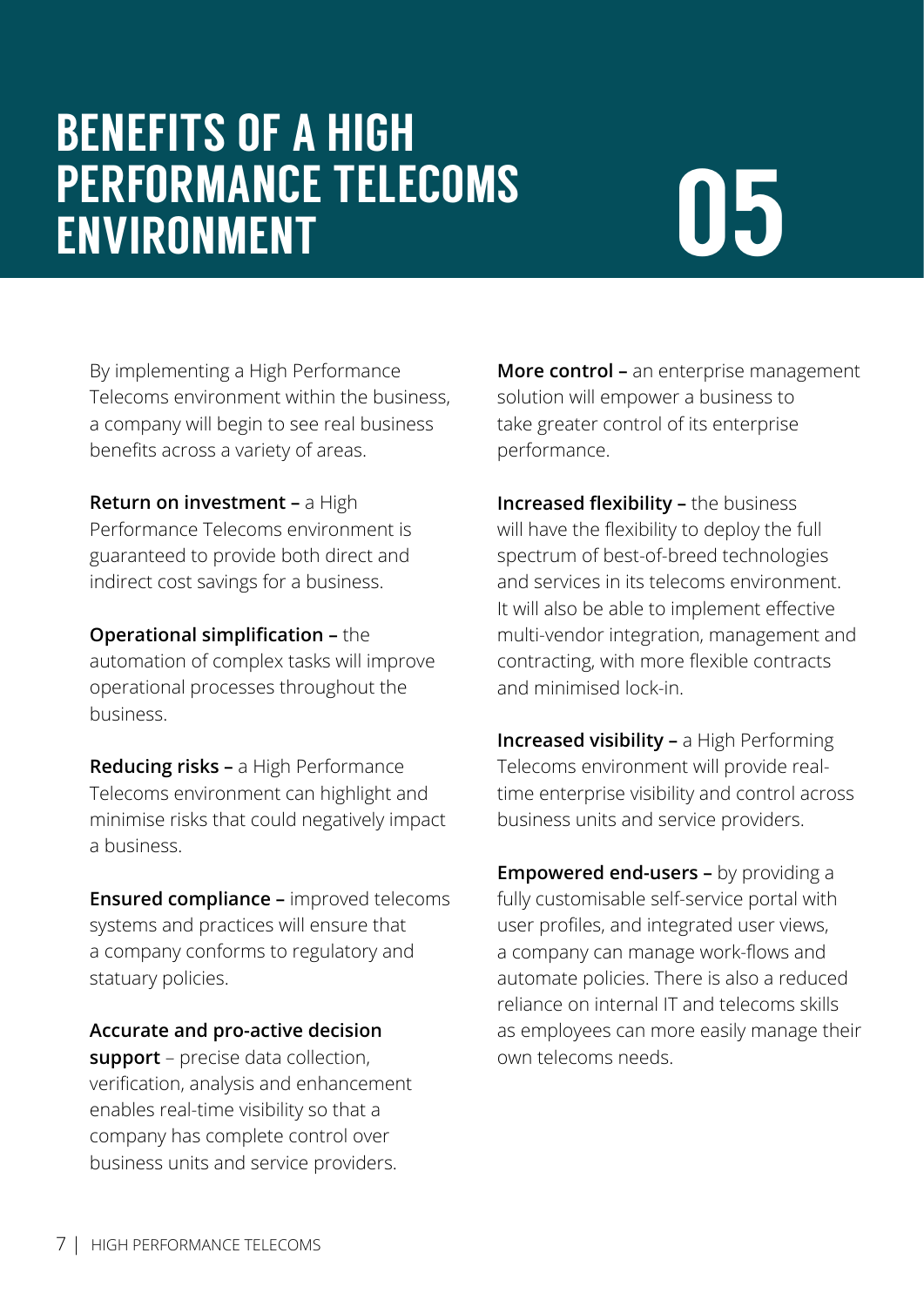### NEBULA'S HIGH PERFORMANCE<br>TELECOMS OFFERING TELECOMS OFFERING

Nebula has developed OneView ™ in order to enable a High Performance Telecoms environment within enterprise businesses. OneView is a next generation, cloud-based telecoms management system that provides real-time visibility and control of enterprise telecoms usage and performance.

Through integration with services providers and 3rd party applications, OneView enables automation, collection, enrichment and verification of enterprise usage, spend and vendor performance.

OneView provides the enterprise with access to a system-generated knowledgebase, through a simple and effective selfservice portal, enabling high-level visibility as well as in-depth analysis of a company's entire telecoms environment, helping businesses to make pro-active decisions and reduce wastage.

It assists in optimizing all enterprise operations and connectivity, thereby empowering businesses to take advantage of every opportunity.

Unique characteristics of OneView:

• **It is a multi-vendor system:** 

OneView collects and verifies data directly from multiple vendors and service providers.

• **It offers seamless service provider integration:** It integrates with all service providers, 3rd party applications and vendors to automate complex tasks and give you more power.

• **It provides an independent view:**  Nebula's extensive experience in the telecoms industry ensures that companies' telecoms environment operates at optimal performance levels in order to optimise their telecoms environments.

**It is fast:** OneView can provide a business with a complete assessment of its entire telecoms environment within 40 hours.

• **It provides dynamic integration of market trends:** OneView can seamlessly adapt to market trends and integrate them into the system.

Nebula's OneView system provides speed, control and accuracy to run your company's telecoms environment.